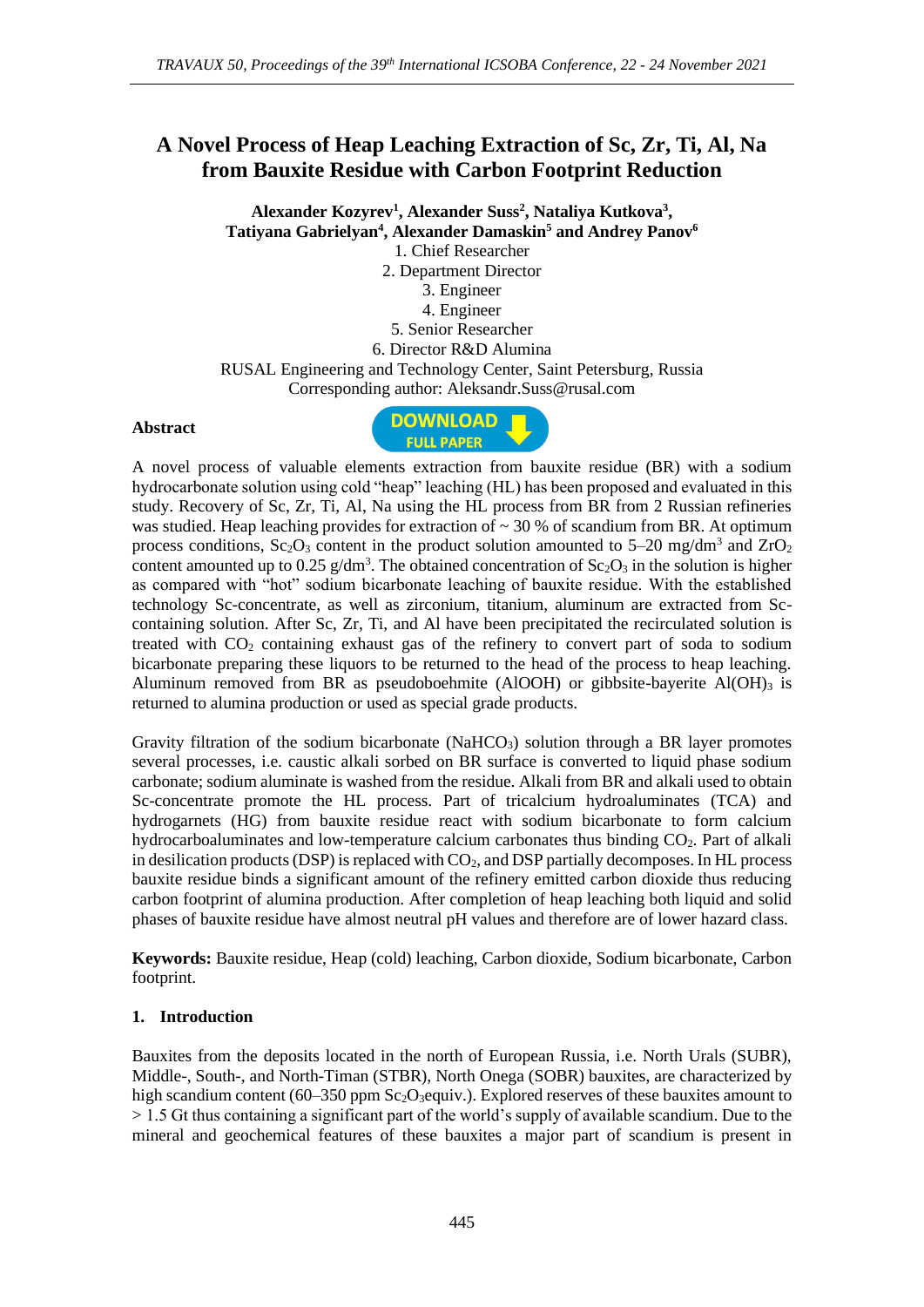boehmite and diaspore as well as in chamosite, zircon  $ZrSiO<sub>4</sub>$ , and pyrite FeS<sub>2</sub>, while a lesser amount occurs in iron-containing minerals (hematite  $Fe<sub>2</sub>O<sub>3</sub>$  and goethite FeOOH) [1].

The RUSAL Kamensk Uralsky and RUSAL Krasnoturyinsk refineries (UAZ and BAZ respectively) produce alumina from a mixture of boehmitic and diasporic bauxites (SUBR and STBR bauxites) using a parallel combined Bayer-sintering process. Scandium is leached from boehmite, diaspore, zircon, and pyrite at a high temperature ( $\approx$  230 °C) and sorbed on the surface of the bauxite residue (BR) in the form of  $Sc(OH)$ <sub>3</sub> or ScOOH. Scandium oxide concentration increases in UAZ and BAZ residues by two or more times compared with bauxite.  $Sc<sub>2</sub>O<sub>3</sub>$  content increases to 140÷160 ppm (UAZ) and 180÷210 ppm (BAZ). Moreover,  $\geq 60$  % of scandium in these BRs are present in the form that can be easily leached with alkaline solution at a pH of  $\leq 9$ [1].

The results of pilot tests at the Urals refinery (UAZ pilot plant) proved the possibility of leaching up to 35 % scandium with a sodium bicarbonate solution (consisting of the mixture of Na<sub>2</sub>CO<sub>3</sub> and NaHCO<sub>3</sub>) at the atmospheric pressure  $[2, 3]$ .

With sodium bicarbonate leaching (SBL) a significant part of zirconium and some titanium are leached from BR with scandium. If added to the aluminium alloy in a specific amount with scandium, zirconium and titanium serve as alloying elements for production of Al-Sc alloys. The addition of zirconium and titanium allows reducing specific consumption of scandium while maintaining the properties of Al-Sc alloy.

RUSAL Engineering and Technology Center has developed a method for direct production of Sccontaining smelter grade alumina from a Sc-containing sodium bicarbonate solution [4]. Use of Sc-containing alumina comprising a specific amount of Zr and Ti enables to directly produce Al-Sc alloys excluding the following stages: 1) deep purification of scandium concentrate from impurities; 2) producing Al-Sc2% master alloy. RUSAL's technology reduces scandium losses and decreases the production cost of Al-Sc alloys.

To treat the larger residue volumes and to enable the in-situ treatment of BR disposal areas, it was decided to develop the technology of so-called cold heap leaching to extract Sc, Zr, and Ti from the bauxite residue. Cold heap leaching is widely applied in gold and uranium industries. The present paper discusses the results obtained.

## **2. Experimental** - **Cold Heap Leaching Tests**

Aprox.  $450\pm25$  g (on a dry basis) samples of bauxite residue from different alumina refineries were placed into gravity columns (with an inner diameter of  $\varnothing$  45 mm) (Figure 1). In all tests the BR layer was  $\approx 350\pm 3$  mm. Then the BR samples were processed as follows:

- aprox.  $450\pm25$  g (on a dry basis) sample of the bauxite residue was reslurried using 1 dm<sup>3</sup> of cold water;
- the obtained BR slurry was placed into the gravity column;
- the flow rate of the water passing through the BR layer reduced to  $\sim 0.5 \div 0.1$  cm<sup>3</sup>/h after 4–5 hours that is typical for the formed but not compacted BR layer in the BRDA (hydraulic conductivity  $K \approx n \times 10^{-5} \div n \times 10^{-6}$  cm/s). Yield differences depend on the specifics of phase and mineral composition and particle size distribution of BRs from different alumina refineries;
- when the BR layer in the gravity columns is formed, sodium bicarbonate solutions of following compositions are introduced into the columns;
- the composition of the sodium bicarbonate solution used for heap leaching was specified by a sum of  $\Sigma$ Na<sub>2</sub>O<sub>total</sub> in Na<sub>2</sub>CO<sub>3</sub> and NaHCO<sub>3</sub> as well as a pH value. Na<sub>2</sub>O<sub>total</sub>